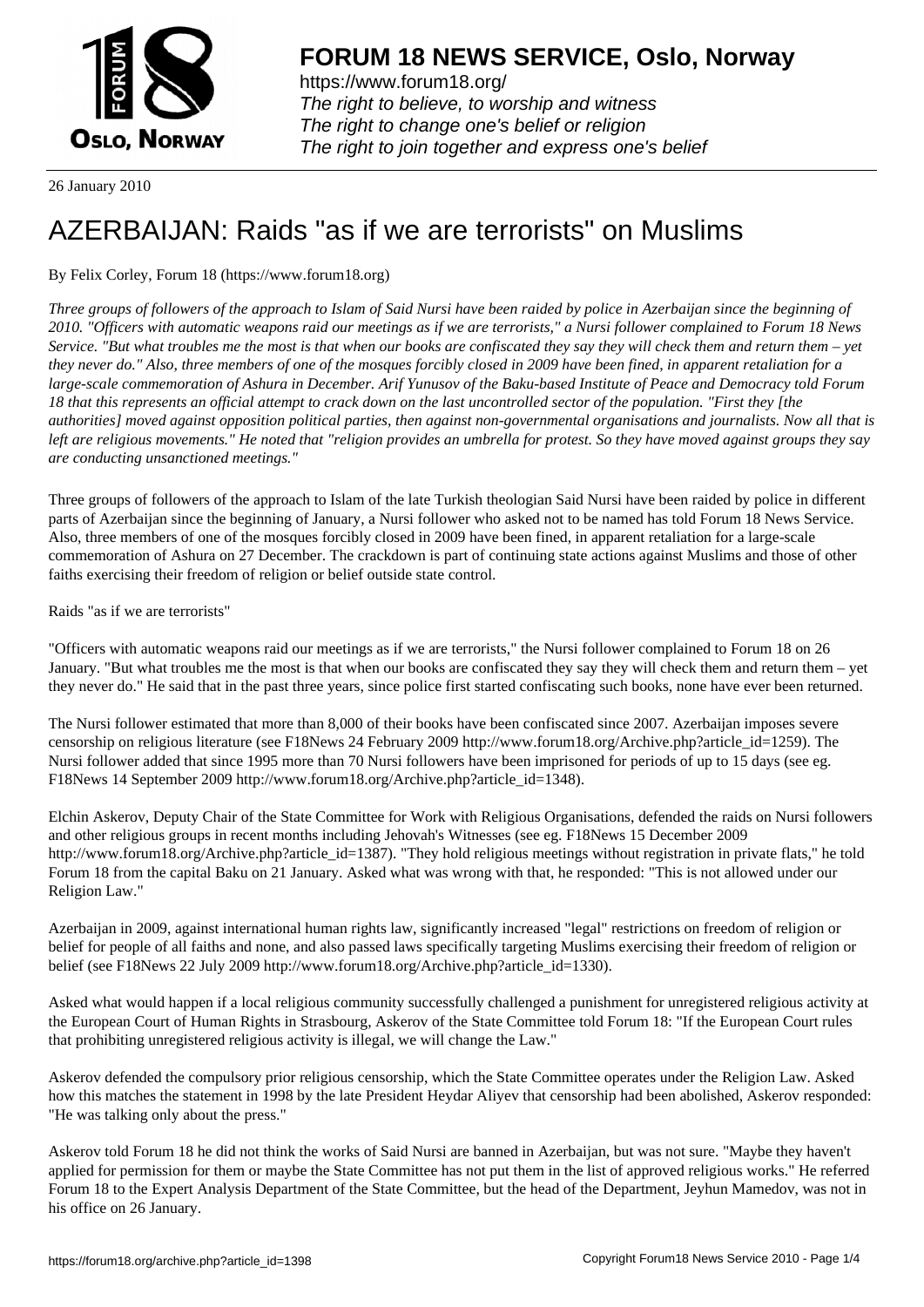Latest police moves against Nursi followers

The first move in 2010 against Nursi followers was when police raided the home of Naila Ahmedova in the northern town of Khachmaz [Xacmaz] on 18 January. The Nursi follower told Forum 18 that she had just returned from the haj pilgrimage to Mecca. "Her relatives and friends came to visit her on her return – this is our tradition here," he pointed out. However, police came and raided the gathering. "She is being punished as though she is a terrorist," he complained. He said religious books were confiscated and she faces punishment under the Code of Administrative Offences, but has not yet been tried.

Forum 18 was unable to reach anyone at Khachmaz District Police on 26 January. However, the Deputy Police Chief Misir Imamaliev confirmed the raid to the Azeri Press Agency on 18 January and said "operational measures" were continuing.

Imamaliev also told the agency that police had launched a separate raid on another local Nursi follower. The home of Valida Gadirova had been raided in the village of Rahimoba on 17 January and "banned" religious books had been confiscated. He said she had been illegally teaching religion to children.

The telephone of Eynulla Nurullaev, the official of the State Committee in the northern town of Quba responsible for religious affairs in northern Azerbaijan, went unanswered each time Forum 18 called on 21 and 26 January.

The next move against Nursi followers came late at night on 22 January, when a police night patrol in the central region of Ujar stopped a car carrying three Nursi followers. "The three were returning home and the police were checking every vehicle," the Nursi follower told Forum 18. He said when police found Nursi books in the car they confiscated them and detained the three men. They were not freed until the following day. He lamented that once again the books were not returned.

Then on 24 January came the biggest raid so far this year, when more than 20 police officers raided a private home in the industrial city of Sumgait north of Baku. Nursi followers had gathered in Ilgar Pashaev's home to study Said Nursi's writings. All 76 were detained and taken to Sumgait city police station, the Nursi follower told Forum 18. He said police pressured them to write statements about why they were present and what they were doing. All but Pashaev's brother Gadir Pashaev were then freed.

Gadir Pashaev was brought to trial the following day under Article 299 of the Code of Administrative Offences, which punishes "violation of the procedure for religious activity". He was fined 15 Manats (110 Norwegian Kroner, 13 Euros or 19 US Dollars), even though the penalty for private individuals found guilty under this Article is 100 to 300 Manats. "This wasn't the correct penalty – they did it just for show."

Punishments for "illegal" religious activity under Article 299 were increased dramatically under harsh new legal amendments in spring 2009 (see F18News 3 June 2009 http://www.forum18.org/Archive.php?article\_id=1305).

The Nursi follower Forum 18 spoke to insisted that the penalties imposed under Article 299 – such as for unregistered religious activity or religious activity away from a registered religious organisation's legal address – violate religious freedom commitments in Azerbaijan's Constitution.

The telephones of the head of Sumgait city police and the duty officers were engaged or went unanswered whenever Forum 18 called on 26 January.

Long-running campaign against Nursi followers

The latest official harassment of groups gathering to study the writings of Said Nursi follows many similar incidents in 2009. In the north-western Gakh [Qax] District in July, three Nursi followers were detained and punished the Code of Administrative Offences. Later in July, police in Gyanja [Gäncä], Azerbaijan's second city, detained 12 adherents after raiding a meeting in a private home. Three of them were then punished under the Code of Administrative Offences. In August police in Yevlakh [Yevlax] detained three adherents, who were each sentenced to between five and seven days' imprisonment (see F18News 14 September 2009 http://www.forum18.org/Archive.php?article\_id=1348).

"First they moved against opposition political parties.."

A Baku-based analyst pointed out to Forum 18 that under government moves against the Nursi followers, "ordinary believers are suffering". Arif Yunusov of the Institute of Peace and Democracy, who has written widely on Islam in Azerbaijan, says the harassment of the Nursi movement, as well as of other Muslim movements, represents an official attempt to crack down on the last uncontrolled sector of the population. "In Azerbaijan the government is becoming more authoritarian," he told Forum 18 from Baku on 26 January. "First they moved against opposition political parties, then against non-governmental organisations and journalists. Now all that is left are religious movements."

Yunusov likens the position in Azerbaijan to that of Uzbekistan, where all independent organisations have been crushed. "Since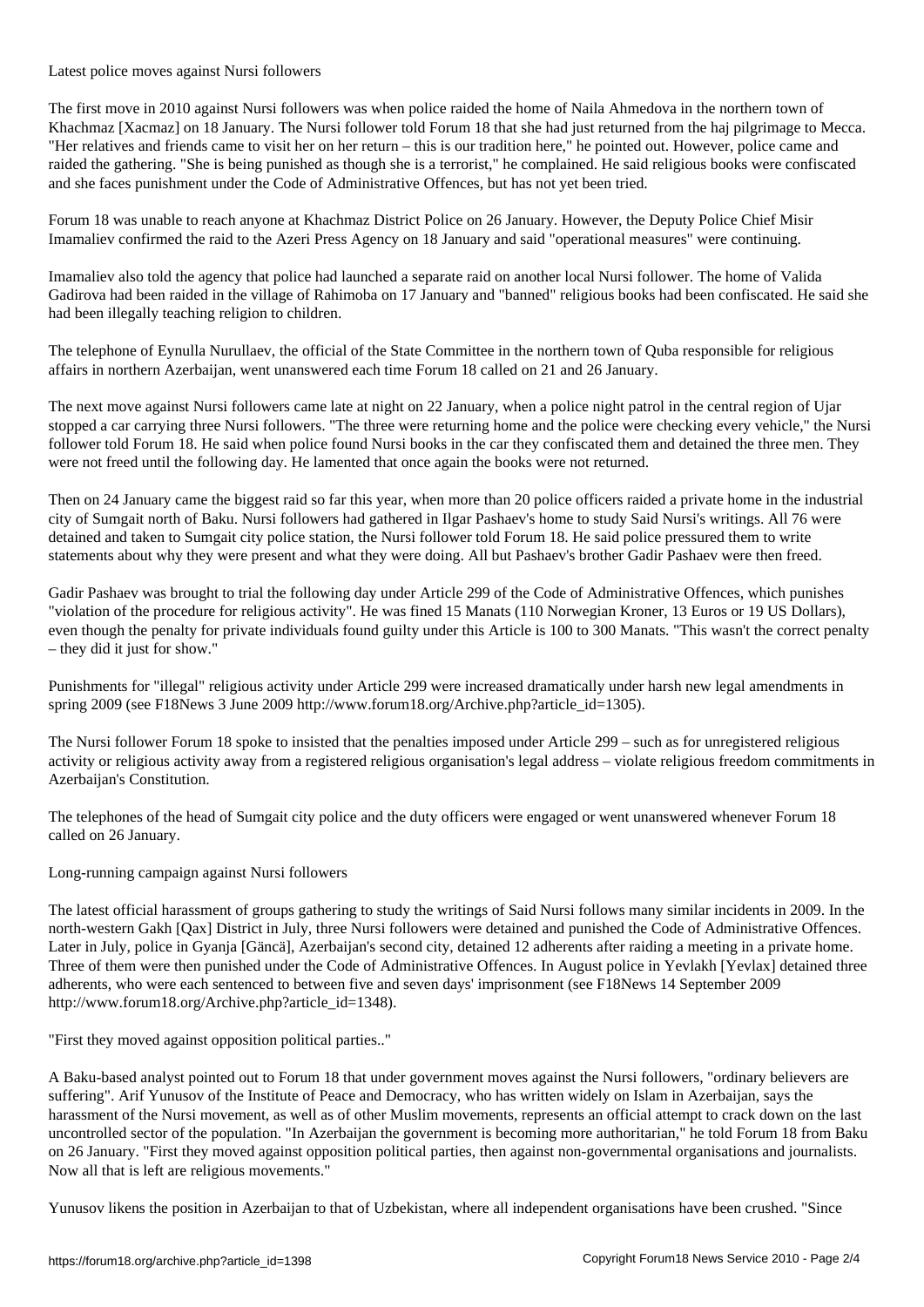protest. So they have moved against groups they say are conducting unapproved meetings."

He believes Sunni mosques and movements (such as followers of Nursi's approach) are the most active, which is why Sunni mosques have borne the brunt of state-ordered mosque closures in recent months.

Leaders of closed Baku mosque punished

Three members of one of the mosques forcibly closed in 2009 have been fined in apparent retaliation for going ahead with a large-scale commemoration of Ashura on 27 December. Tofik Razizade, the leader of the community of the Fatima Zahra mosque in the Yeni Guneshli district of Baku, told Forum 18 that he and two colleagues were fined on 24 January.

The Fatima Zahra mosque, the only mosque for a residential district of some 70,000 people, serves both Shias and Sunnis. Although unfinished, the mosque began to be used for regular worship in 2000. Despite being given the land by Baku's mayor, the mosque community was shocked in 2009 to be faced with a suit by the Surakhani District authorities to oust them from the site and recover the building. Police forcibly closed the mosque in summer 2009, provoking protests by community members. Other communities including the Georgian Orthodox Church have also had access to their places of worship forcibly restricted by the state (see F18News 22 December 2009 http://www.forum18.org/Archive.php?article\_id=1390).

Razizade of the Fatima Zahra mosque told Forum 18 from Baku on 26 January 2010 that ahead of Ashura, the mosque community wrote to the local administration asking for help in allowing them to use the mosque for the commemoration. They received no reply. However, he said that when the authorities saw the crowd of some 4,000 people who arrived on 27 December, "they had to let us in". He said police told them they could pray the namaz in the mosque and would then have to leave.

On 23 January, police detained six mosque members, including Razizade. Three were freed the next day without charge but the other three – Haji Husein and Agshin Fateh as well as Razizade – were brought to court. They were accused of violating Article 296 ("petty hooliganism") and Article 310 ("wilful failure to obey the demands of the law or the police") of the Code of Administrative Offences. Razizade was fined 50 Manats (363 Norwegian Kroner, 44 Euros or 62 US Dollars). The other two were each fined 20 Manats.

"We will appeal against the fines, but what will this achieve?" Razizade commented to Forum 18. "We'll have to pay, even though we are innocent of the charges."

Forum 18 was unable to reach anyone at the Surakhani District Police on 26 January.

Razizade insists that the mosque community will continue to press for the mosque to be returned to the community and allowed to reopen for worship. "Although the lower courts have ruled that the mosque should be demolished, we are going to appeal to the Supreme Court and, if necessary, to the European Court of Human Rights."

Defending the closures of the mosques in Azerbaijan in 2009 is Askerov of the State Committee for Work with Religious Organisations. "Each mosque had its own specific reason for closure," he insisted to Forum 18. He stressed that his Committee was not involved in the decisions. "The mosques deal with their local administrations."

However, Askerov claimed to be optimistic that the Fatima Zahra Mosque will be able to regain its building through the courts. However, he declined to explain to Forum 18 the reason for his optimism, given the court rulings against them and the continuing pressure on the community.

## Crackdown in Nakhichevan also

Authorities in the Azerbaijani exclave of Nakhichevan warned employees of state enterprises and students not to attend mosques during Ashura in December 2009, and prevented people from entering mosques, local human rights defender Malahat Nasibova told Forum 18. The day after the Ashura commemorations many people were detained, including some in a psychiatric hospital. It is not clear if this was official punishment for their Ashura commemoration or to prevent potential opposition. Small Seventh-day Adventist and Baha'i minorities have already been forced out of Nakhichevan (see F18News 21 January 2010 http://www.forum18.org/Archive.php?article\_id=1397). (END)

For more background information see Forum 18's Azerbaijan religious freedom survey at http://www.forum18.org/Archive.php?article\_id=1192.

More coverage of freedom of thought, conscience and belief in Azerbaijan is at http://www.forum18.org/Archive.php?query=&religion=all&country=23.

A compilation of Organisation for Security and Co-operation in Europe (OSCE) freedom of religion or belief commitments can be